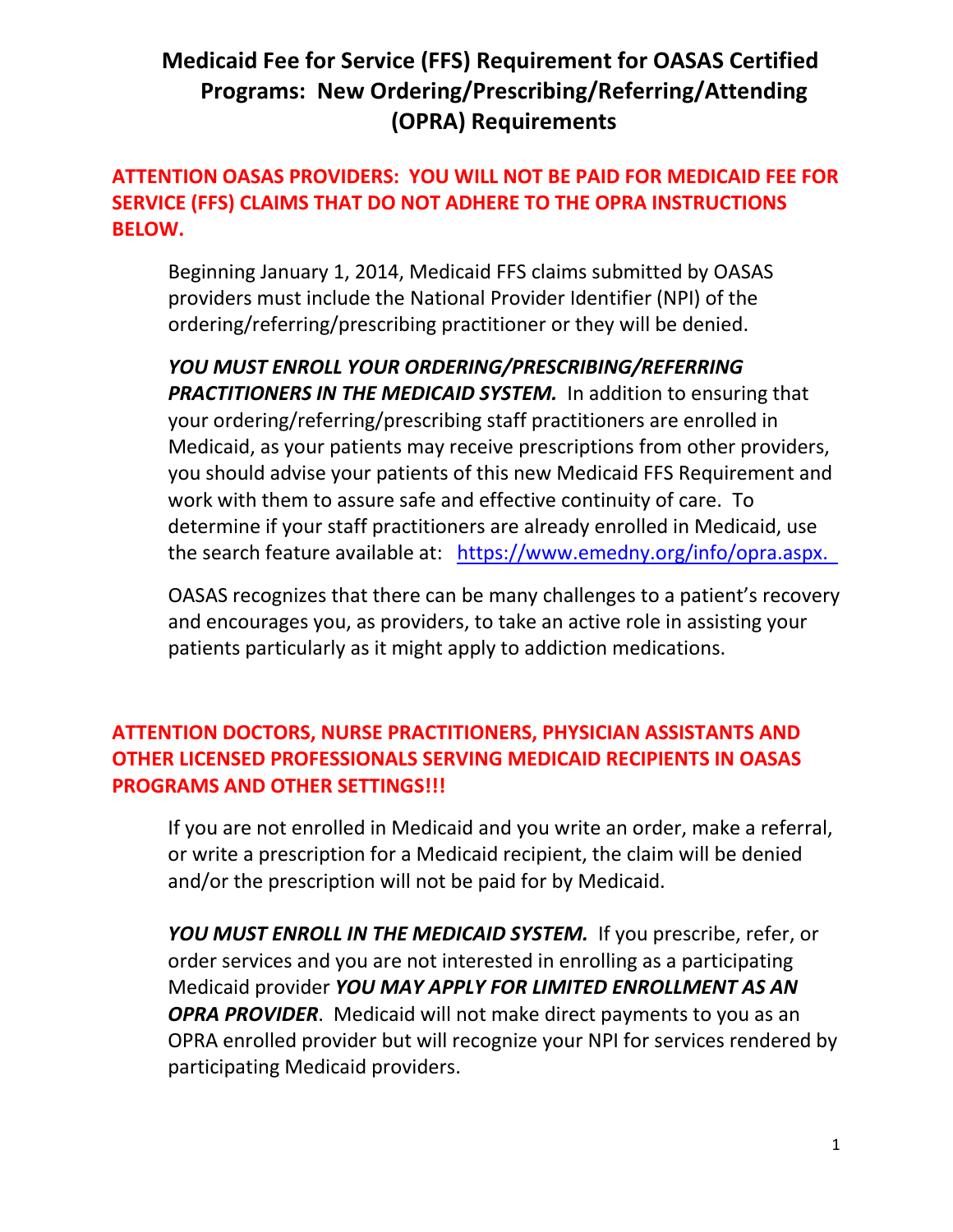# **Background:**

The Affordable Care Act and subsequent federal regulations (42CFR 455.410) include provisions requiring additional screening of Medicaid providers to improve the integrity of the Medicaid program and to reduce fraud, waste and abuse. As announced in the April 2011 and June 2012 DOH Medicaid Updates (see links below), *practitioners are required to be enrolled in state Medicaid programs to be eligible to order /prescribe /refer for services/medications reimbursed by FFS Medicaid.*

#### **Frequently Asked Questions:**

#### **1 - To which OASAS program types do these rules apply?**

The OPRA rules apply to all OASAS programs which submit Medicaid FFS claims. Such claims for services (and items) that were ordered, prescribed, or referred must contain the NPI of an enrolled participating Medicaid provider or a Medicaid OPRA provider.

#### **2 - What is OPRA and how are the terms defined?**

OPRA stands for Ordering/Referring/Prescribing/Attending. These terms are relevant for all providers submitting FFS Medicaid claims and Practitioners who prescribe for Medicaid recipients.

- *Ordering/Referring* -a healthcare practitioner who orders/refers Medicaid reimbursable services must enroll in Medicaid. The order or referral must be within the professional's scope of practice and comply with program rules regarding ordering/referrals. Any practitioner reported as ordering/referring on a Medicaid FFS claim *must* be enrolled in the Medicaid program. Physicians, Nurse Practitioners and/or Physicians Assistants can order/refer in OASAS programs.
- *Prescribing* a healthcare practitioner who prescribes medications or services for a Medicaid recipient. Any practitioner reported as prescribing on a Medicaid FFS claim *must* be enrolled in the Medicaid program. Physicians, Nurse Practitioners and/or Physicians Assistants can prescribe in OASAS programs.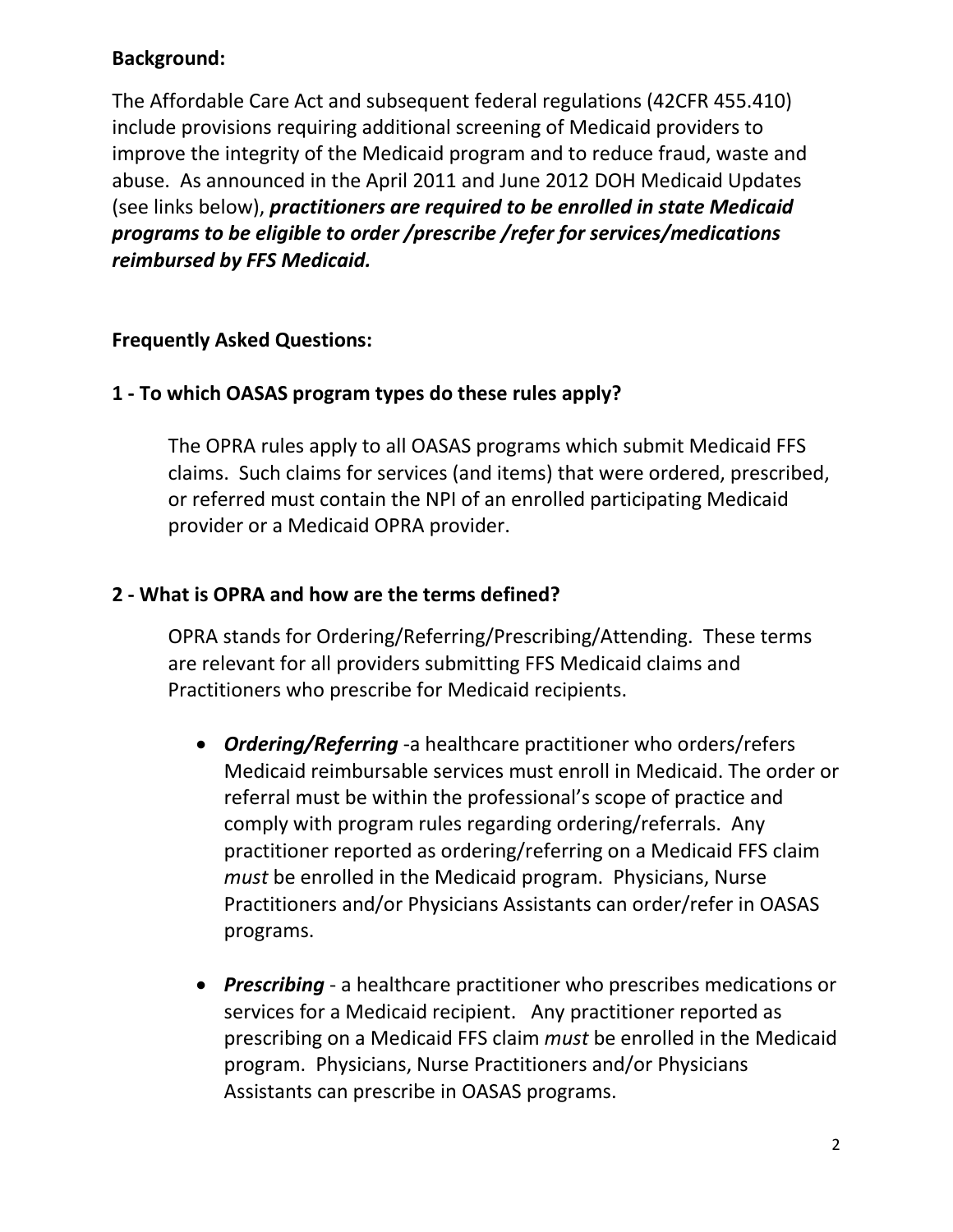• *Attending* - the healthcare practitioner who sees the Medicaid recipient on the service date submitted on the claim. Certain individuals licensed by the State Education Department (SED) or credentialed by OASAS can be an attending practitioner in OASAS programs.

**If a CASAC is the attending practitioner** the OASAS program should continue to use the OASAS Unlicensed Practitioner ID, 02249145, in the Attending Practitioner field.

*A practitioner reported as attending on a Medicaid FFS claim does not need to be enrolled in the Medicaid program unless the ordering/referring section of the claim is left blank.*

#### **3 - Which professions must enroll in Medicaid?**

Physicians, Nurse Practitioners, and Physician Assistants that prescribe or order services for Medicaid recipients, or who refer Medicaid recipients to other providers must be enrolled as a participating Medicaid provider or as an OPRA Medicaid provider, even if they do not submit claims to Medicaid for their services. (Note: Providers already enrolled as Medicaid participating providers do not need to enroll again as OPRA providers.)

# **4 - Does the doctor need to enroll as a participating Medicaid provider if he/she does not bill Medicaid but the Program does bill Medicaid?**

Yes. All ordering or referring physicians at the Medicaid program must be enrolled as Medicaid providers, even if those professionals do not bill feefor-service (FFS) Medicaid themselves. Physicians and other professional who prescribe, refer, or order services and who are not interested in full Medicaid enrollment may apply for limited Medicaid enrollment as an OPRA provider. Medicaid will not make payment to an OPRA provider but will recognize their NPI for services rendered by participating Medicaid providers.

#### **5 - Why does a doctor who does not participate in Medicaid need to be enrolled as an OPRA provider?**

In addition to the OASAS program not being paid for services delivered, if the doctor is not enrolled in Medicaid and writes a prescription for a Medicaid participant the prescription will be denied at the pharmacy.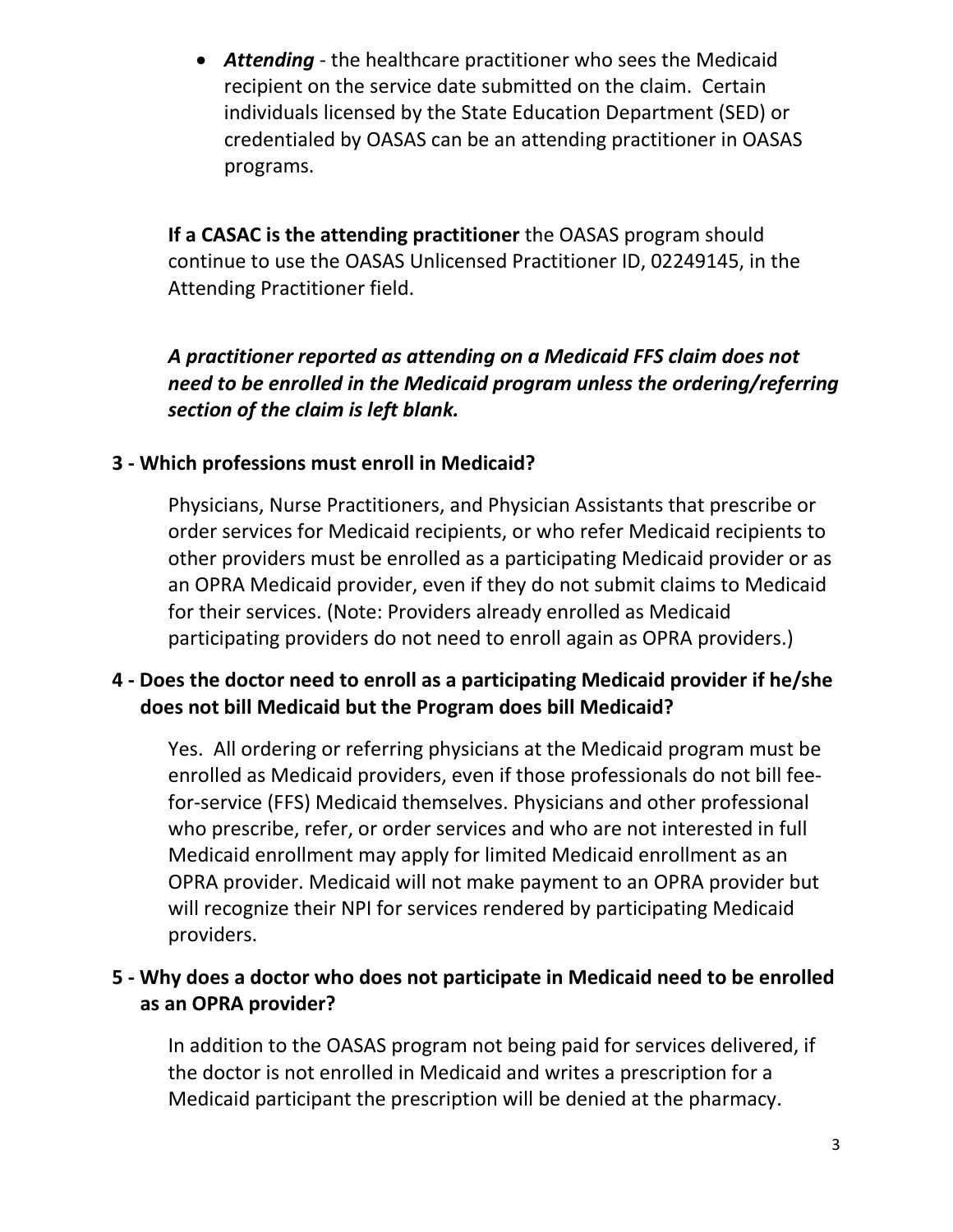Therefore, failure to enroll will impact patients' ability to obtain their medications.

# **6 - Is a doctor enrolled as an OPRA provider obligated to see Medicaid patients?**

No. Enrolling as an OPRA provider:

- Does *not* obligate you to see Medicaid patients;
- Does *not* mean you will be listed as a Medicaid provider for patient assignment or referral;
- Is a streamlined enrollment process;
- *Allows* you to continue to see Medicaid patients without billing the Medicaid program if you so choose; and
- *Helps ensure* that your orders, prescriptions and referrals for Medicaid patients are accepted and processed appropriately.

# **7 - Does a doctor at an OASAS OTP program need to enroll in Medicaid?**

Yes. A doctor who orders, prescribes, or refers at the OTP program must be enrolled in Medicaid even though the doctor does not bill Medicaid. When a FFS provider is requesting a Medicaid payment and the referring/ordering practitioner reported on the claim is not enrolled as a Medicaid provider, the FFS provider will not be paid by the Medicaid program.

# **8 - When must the attending professional be enrolled (institutional claims)?**

The attending professional must be enrolled if the Ordering/Referring NPI field is blank on the institutional (837I) claim. This is because the Attending NPI is considered the ordering/referring provider in the absence of a Referring NPI.

# **9 - Who are Non-billing providers?**

Non-billing providers are professionals who order, prescribe, or refer for a Medicaid recipient but do not bill the Medicaid program. Their enrollment in Medicaid is now mandated in order for a covered service to be paid to the provider of those services. The NPI of the 'non-billing' provider must be appropriately reported by the Medicaid provider rendering a service on a Medicaid claim. As stated earlier, at a minimum OPRA enrollment is necessary.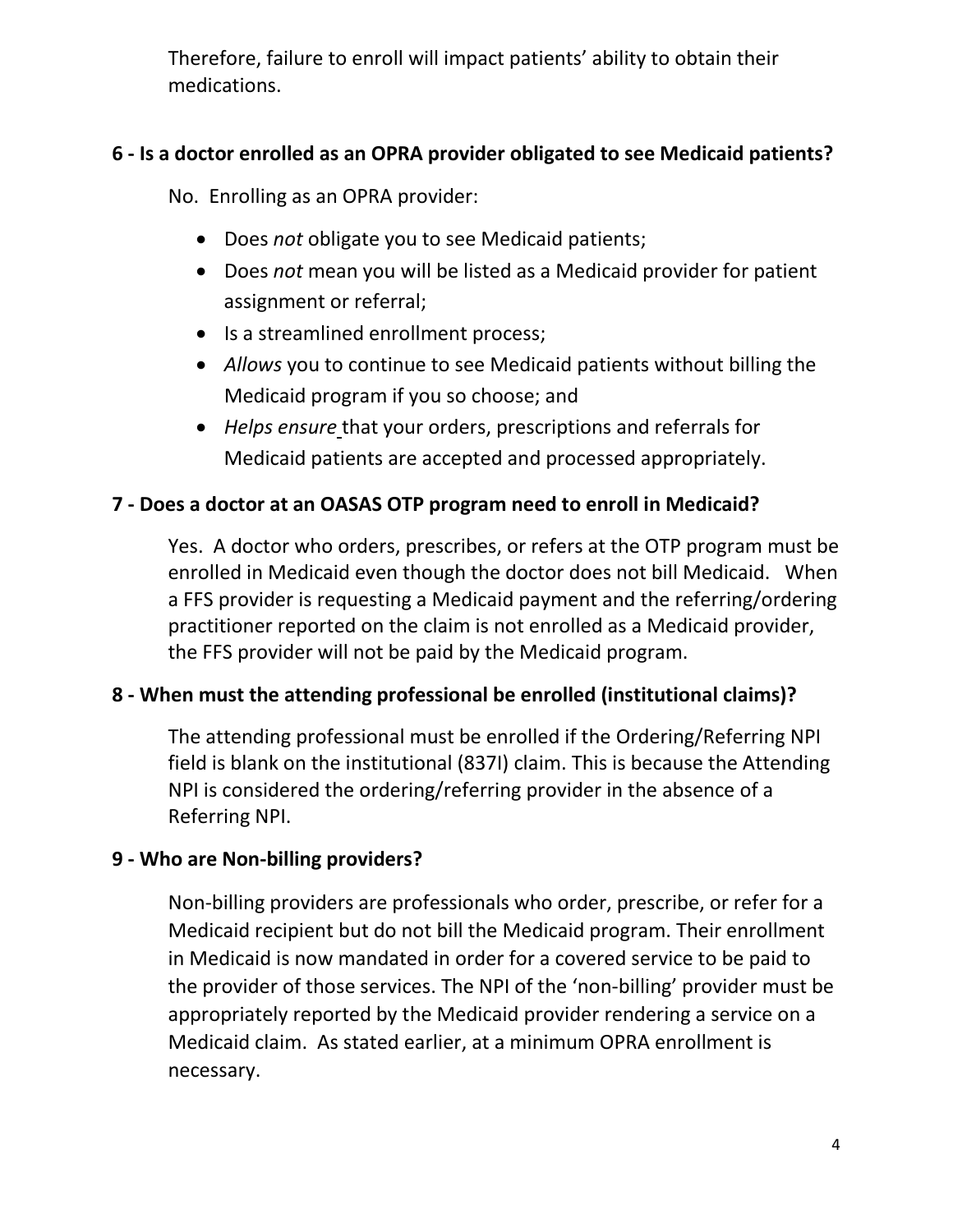# **10 - Who needs to be enrolled in Medicaid to be an Ordering/Referring/Attending Practitioner on a Medicaid claim?**

|                                        | <b>Ordering/Referring</b><br><b>Practitioner</b>                                                                                                                                                                                                                                                                                                                        | <b>Attending Practitioner</b>                                                                                                                                                                                                |
|----------------------------------------|-------------------------------------------------------------------------------------------------------------------------------------------------------------------------------------------------------------------------------------------------------------------------------------------------------------------------------------------------------------------------|------------------------------------------------------------------------------------------------------------------------------------------------------------------------------------------------------------------------------|
| Required to be enrolled in<br>Medicaid | Required                                                                                                                                                                                                                                                                                                                                                                | Not required                                                                                                                                                                                                                 |
| <b>Exceptions:</b>                     | If Medicaid does not enroll<br>the ordering/referring<br>profession type for the service<br>billed and this professional<br>may order/refer according to<br>program rules the State will<br>allow the provider who<br>employs the professional to<br>report their NPI, or in the case<br>of atypical providers their<br>MMIS provider ID, as the<br>ordering/referring. | The attending professional<br>must be enrolled if the<br>Referring NPI field on the<br>claim is blank. This is because<br>the Attending NPI is<br>considered the<br>ordering/referring in the<br>absence of a Referring NPI. |

# **11 - How does a practitioner enroll in NYS Medicaid for ordering/prescribing/ referring?**

#### Visit the eMedNY website:

<https://www.emedny.org/info/ProviderEnrollment/index.aspx> and click on the provider type's Provider Enrollment page for the OPRA form. Be sure to complete all required fields, answer all questions and provide all required documentation. For assistance with enrollment application questions, call CSC at (800) 343-9000.

#### **12 - What is the turn-around time for the expedited enrollment process?**

Most enrollments are processed within 30 days of receipt of a completed application.

#### **13 - Can the Medicaid enrollment be back dated?**

After receiving their enrollment approval letter, the provider may request retroactive enrollment by contacting the Bureau of Provider Enrollment at: [ffspe@health.state.ny.us.](mailto:ffspe@health.state.ny.us)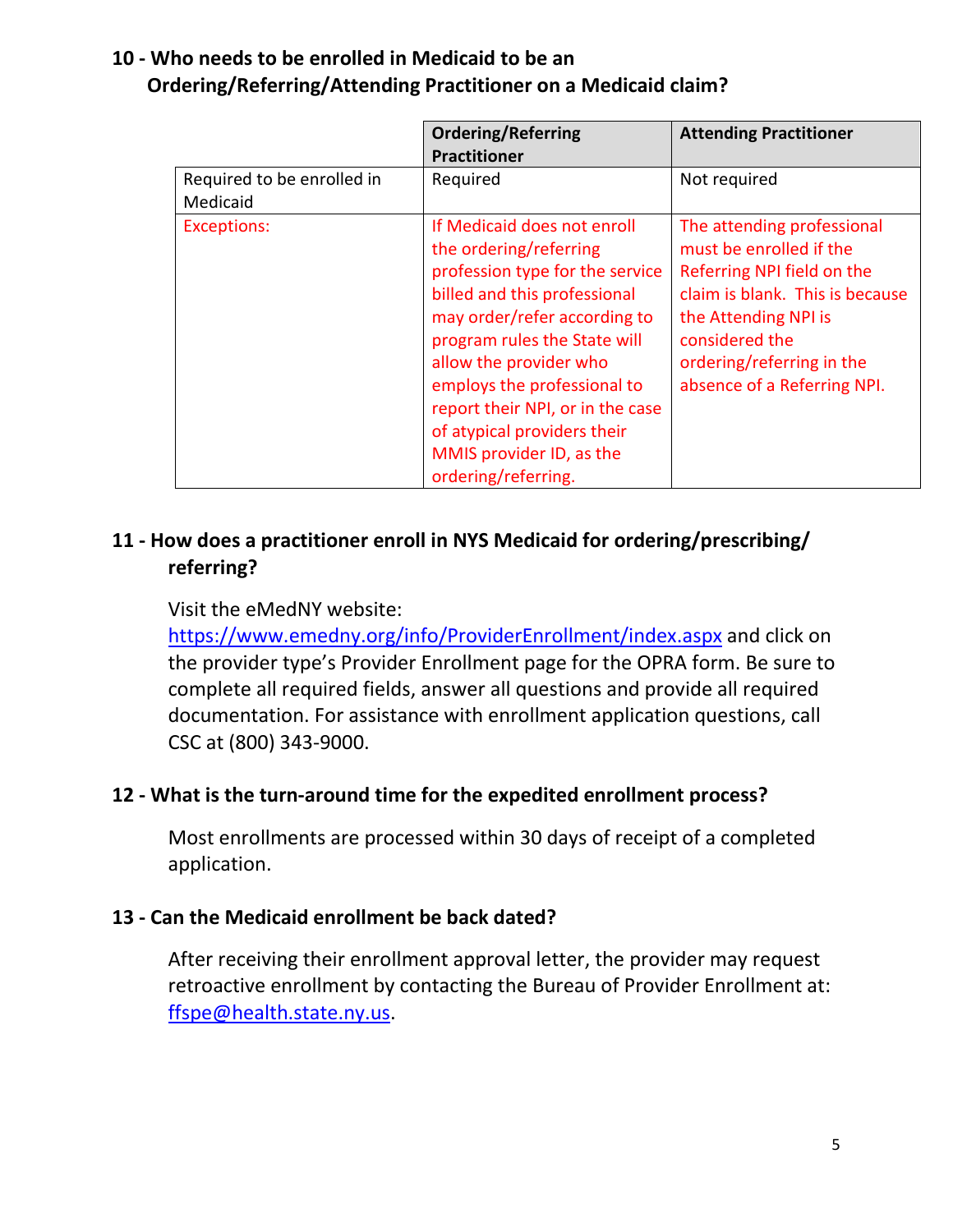# **14 - Do the ordering/referring requirements apply to prescriptions and pharmacy claims?**

Yes, the prescriber listed on the FFS drug claim must be enrolled in NYS Medicaid. (Note: Effective January 1, 2014 if a prescription is written by a prescriber who is not enrolled as a Medicaid provider, Medicaid will not pay for the prescription.)

#### **15 - What practitioners can I use as attending?**

Report the NPI of the practitioner who actually saw the client and provided treatment on the date of service.

• If the attending practitioner reported on the claim is not enrolled in Medicaid, then the ordering/referring section *must* be filled in. *A practitioner reported as attending/servicing on a Medicaid FFS claim does not need to be enrolled in the Medicaid program unless the ordering/referring section of the claim is left blank.* **(**This is because the Attending NPI is considered the ordering/referring provider in the absence of a referring NPI.)

Note: Providers must make sure that the NPIs of all healthcare practitioners affiliated with the provider who might be included as an attending/servicing practitioner on claims submitted by the facility are on record with the NYS Medicaid program. (For information on recording NPIs of affiliated practitioners, go to [www.eMedNY.org.](http://www.emedny.org/)) Please note that the recording of affiliated practitioners does not equate to enrolling these practitioners in the Medicaid program.

# **16 - What should a provider do if an attending practitioner is a CASAC and cannot enroll in Medicaid or get an NPI?**

In those instances, where the CASAC is the attending practitioner, programs should continue to use the OASAS Unlicensed Practitioner ID, 02249145, in the Attending Practitioner field.

(Note: If a CASAC is reported in the Attending NPI field on the clinic claim, the medical practitioner who is responsible for ordering/referring should be reported in the Referring NPI field.)

# **17 - What should a Medicaid recipient do if they are told their prescriber is not enrolled in Medicaid and therefore their prescription is not covered?**